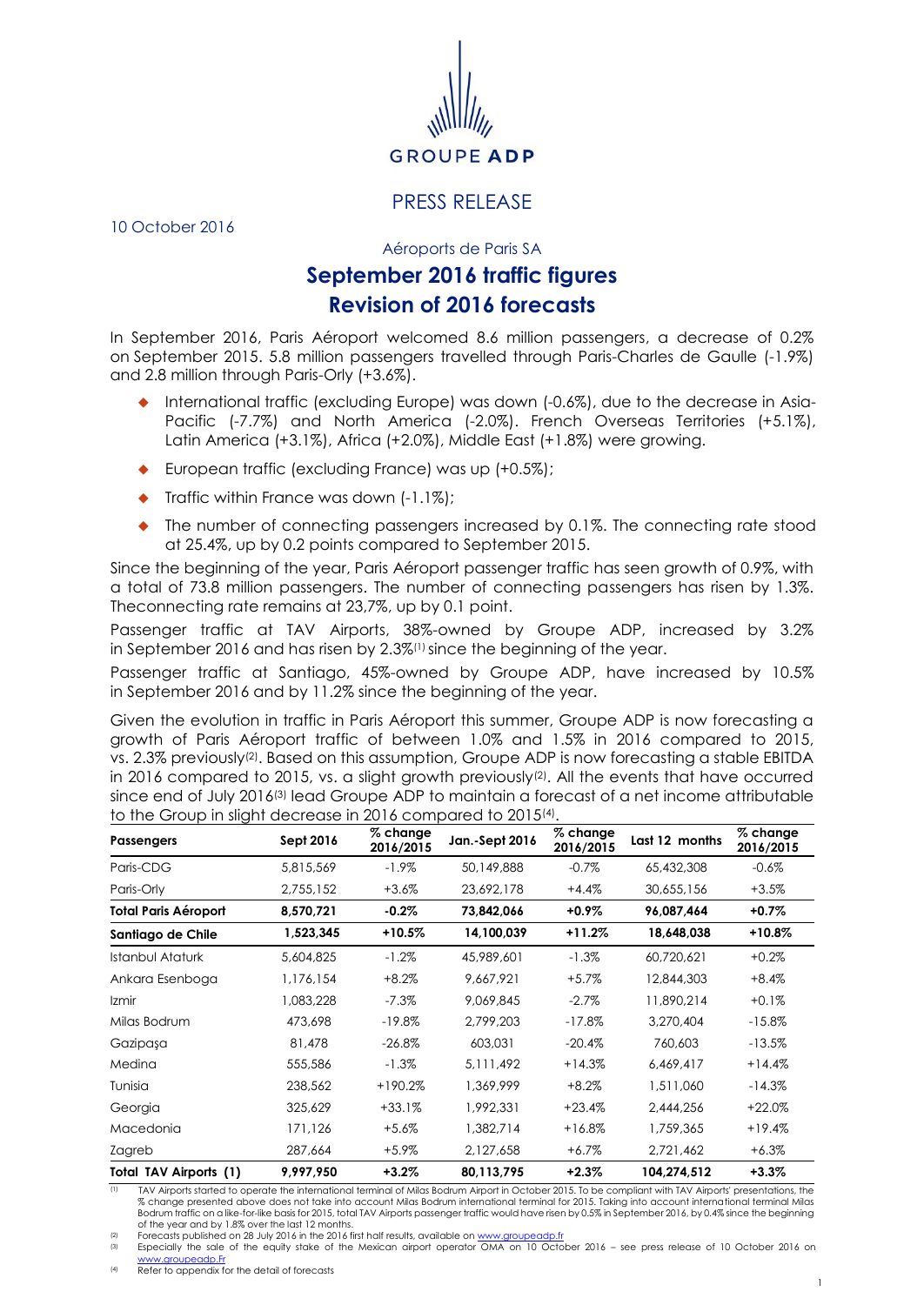| <b>Aircraft Movements</b>   | Sept 2016 | $%$ change<br>2016/2015 | Jan.-Sept<br>2016 | % change<br>2016/2015 | Last 12<br>months | $%$ change<br>2016/2015 |
|-----------------------------|-----------|-------------------------|-------------------|-----------------------|-------------------|-------------------------|
| Paris CDG                   | 41,853    | $+1.1%$                 | 358,205           | $+0.7%$               | 471,884           | $+0.6%$                 |
| Paris Orly                  | 21,483    | $+2.0\%$                | 177,795           | $+1.5%$               | 233,686           | $+1.1%$                 |
| <b>Total Paris Aéroport</b> | 63,336    | $+1.4%$                 | 536,000           | $+1.0%$               | 705,570           | $+0.8\%$                |
| Santiago de Chile           | 10,086    | $+5.9%$                 | 93.614            | $+5.4%$               | 124,730           | $+4.6%$                 |
| Istanbul Ataturk            | 40.497    | $+1.5%$                 | 344,398           | $+2.5%$               | 455,686           | $+3.2%$                 |
| Ankara Esenboga             | 8.083     | $+4.8%$                 | 70.154            | $+6.1%$               | 91.993            | $+7.2%$                 |
| Izmir                       | 7,393     | $-4.3%$                 | 60,664            | 0.0%                  | 79,887            | $+2.0%$                 |
| Milas Bodrum                | 3,492     | $-14.8%$                | 20,090            | $-12.0%$              | 23,656            | $-10.7%$                |
| Gazipaşa                    | 665       | $-9.9\%$                | 4,591             | $-12.7%$              | 5,841             | $-6.2\%$                |
| Medina                      | 5,121     | $+4.6%$                 | 42,542            | $+15.2%$              | 54,648            | $+13.7%$                |
| Tunisia                     | 1,474     | +80.9%                  | 10,252            | $-2.9\%$              | 11,920            | $-15.2%$                |
| Georgia                     | 2,998     | $+14.8%$                | 21,084            | $+9.6%$               | 26,990            | $+9.7%$                 |
| Macedonia                   | 1,550     | $+2.7\%$                | 13,009            | $+11.2%$              | 16,824            | $+12.1%$                |
| Zagreb                      | 3,862     | $+8.1%$                 | 31,312            | $+2.1%$               | 40,504            | $+1.2%$                 |
| Total TAV Airports (1)      | 75,135    | $+4.4%$                 | 618,096           | $+4.6%$               | 807,201           | $+4.8%$                 |

(1) TAV Airports started to operate the international terminal of Milas Bodrum Airport in October 2015. To be compliant with TAV Airports' presentations, the % change presented above does not take into account Milas Bodrum international terminal for 2015. Taking into account international terminal Milas Bodrum on a like-for-like basis for 2015, total TAV Airports aircraft movements would have risen by 2.1% in September, by 3.0% since the beginning of the year 2016 and by 3.6% over the last 12 months.

| Geographic split<br>Paris Aéroport | Sept 2016<br>% change<br>2016/2015 | Share of total<br>traffic | Jan.-Sept 2016<br>% change 2016/2015 | Share of total<br>traffic |
|------------------------------------|------------------------------------|---------------------------|--------------------------------------|---------------------------|
| <b>France</b>                      | $-1.1%$                            | 16.5%                     | $+0.1%$                              | 16.6%                     |
| <b>Europe</b>                      | $+0.5\%$                           | 45.6%                     | $+2.4%$                              | 44.2%                     |
| <b>Other International</b>         | $-0.6%$                            | 38.0%                     | $-0.4\%$                             | 39.3%                     |
| Of which                           |                                    |                           |                                      |                           |
| Africa                             | $+2.0\%$                           | 11.0%                     | $+0.6%$                              | 10.9%                     |
| North America                      | $-2.0\%$                           | 10.4%                     | 0.0%                                 | 9.9%                      |
| Latin America                      | $+3.1%$                            | 2.7%                      | $+1.9\%$                             | 3.2%                      |
| Middle-East                        | $+1.8\%$                           | 4.7%                      | $+2.1%$                              | 4.9%                      |
| Asia-Pacific                       | $-7.7%$                            | 6.2%                      | $-8.6\%$                             | $6.4\%$                   |
| <b>French Overseas Territories</b> | $+5.1%$                            | 2.8%                      | $+5.1%$                              | 4.1%                      |
| <b>Total Paris Aéroport</b>        | $-0.2%$                            | 100%                      | $+0.9%$                              | $100 \%$                  |

| Paris Aéroport          | Sept 2016 | Var. 2016/2015 | Jan.- Sept<br>2016 | Var. 2016/2015 |
|-------------------------|-----------|----------------|--------------------|----------------|
| Connecting Passagers(1) | 1.044.416 | $+0.1%$        | 8.717.474          | $+1.3\%$       |
| Connecting rate         | 25.4%     | $+0.2$ pt      | $+23.7%$           | $+0.1$ pt      |
| Seat load factor        | 83.1%     | $-1.2$ pt      | 83.9%              | $+0.2$ pt      |

(1) Departures passengers

#### **Press contact: Elise Hermant, Medias and Reputation Department Manager +33 1 43 35 70 70 Investor Relations: Aurélie Cohen, Head of Investor Relations +33 1 43 35 70 58 - invest@adp.fr**

Groupe ADP builds, develops and manages airports, including Paris-Charles de Gaulle, Paris-Orly and Paris-Le Bourget. In 2015, Paris Aéroport handled more than 95 million passengers and 2.2 million metric tonnes of freight and mail at Paris-Charles de Gaulle and Paris-Orly, and more than<br>55 million passengers in airports abroad through its subsidiary ADP Managem catchment area, the Group is pursuing its strategy of adapting and modernising its terminal facilities and upgrading quality of services; the group also intends to develop its retail and real estate businesses. In 2015, Group revenue stood at €2,916 million and net income at €430 million.

Registered office: 291, boulevard Raspail, 75014 PARIS

Aéroports de Paris is a public limited company (Société Anonyme) with share capital of €296,881,806.

Registered in the Paris Trade and Company Register under no. 552 016 628 RCS Paris **group and participate and Company Register under no.** 552 016 628 RCS Paris

2